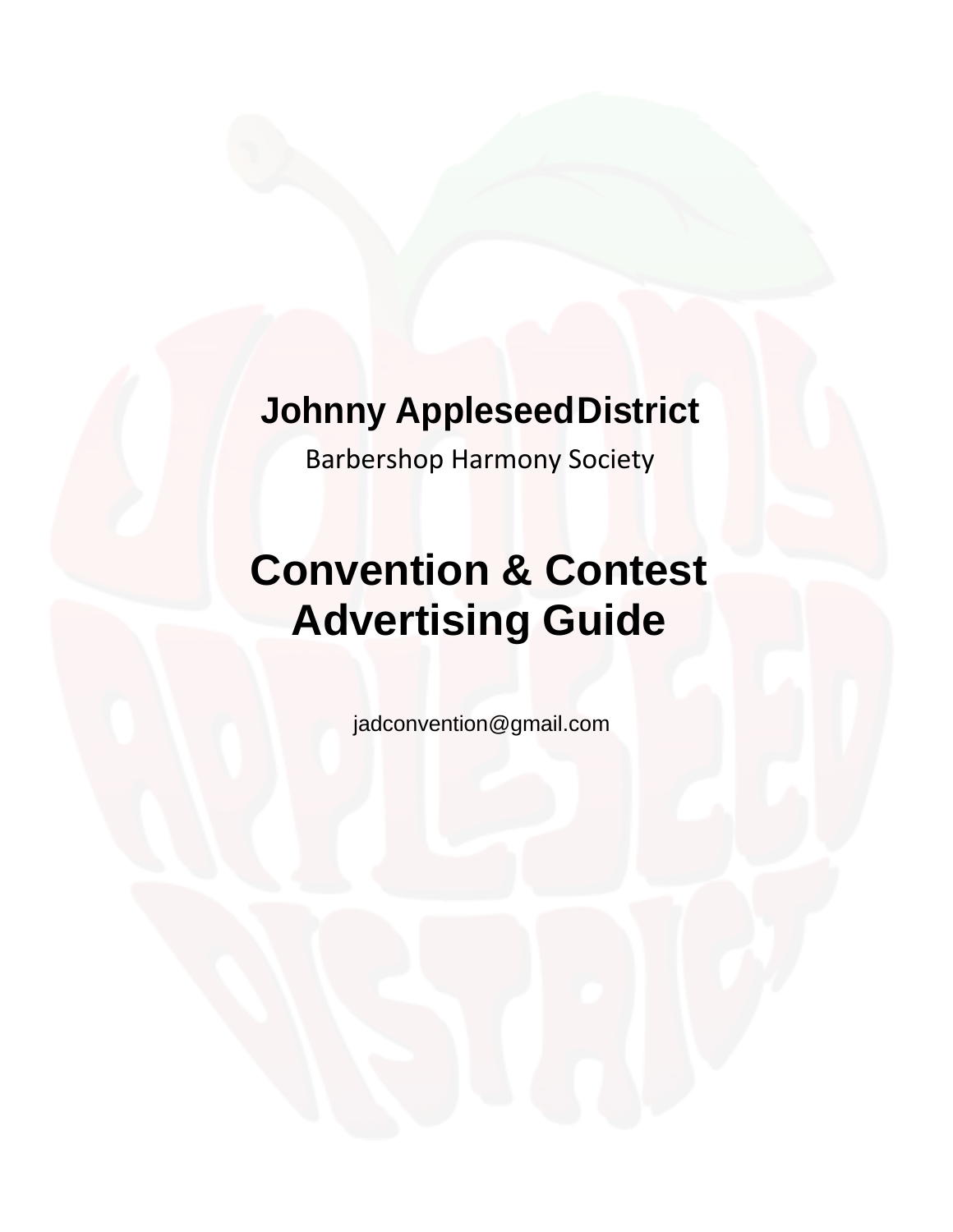## **Ads Work!**

Get your ad in front of fellow Barbershoppers and their friends from all over the Johnny Appleseed District, and beyond!

**Chapters:** Promote your chapter show or special event, sell tickets or, wish a quartet or friend good luck in the contest!

**Quartets:** Promote your quartet or a special show to the best audience, or just wish everyone the best of luck!

**Individual Members:** Give a shout out to your favorite person or group.

**Tax Deductible**: All ads are tax deductible.

## **Two Ways to Advertise at All Conventions**

**Big Screen Ads:** Big Screen ads will be displayed during activities in the main venue for the convention. The cost covers all events all weekend long.

**Printed Program Ads:** You may choose to place an ad in the printed program.

### **Prices**

| <b>Big Screen Ads:</b>                   |                                 |
|------------------------------------------|---------------------------------|
| • Advertisements (10 second duration)    | \$25                            |
| • Shout Outs (7 second duration)         | \$15                            |
|                                          |                                 |
| <b>Printed Program</b>                   |                                 |
| • Quarter Page $(3'' W x 2.5'' H)$       | \$25                            |
| • Half Page $(3'' W x 5'' H)$            | \$50                            |
| • Three Quarter Page $(3'' W x 7.5'' H)$ | \$75                            |
| • Full Page $(3'' W \times 10'' H)$      | \$100                           |
| • Inside Covers $(3'' W x 10'' H)$       | \$200 (Two available per event) |
| • Back Cover $(3'' W \times 10'' H)$     | \$300 (One available per event) |
|                                          |                                 |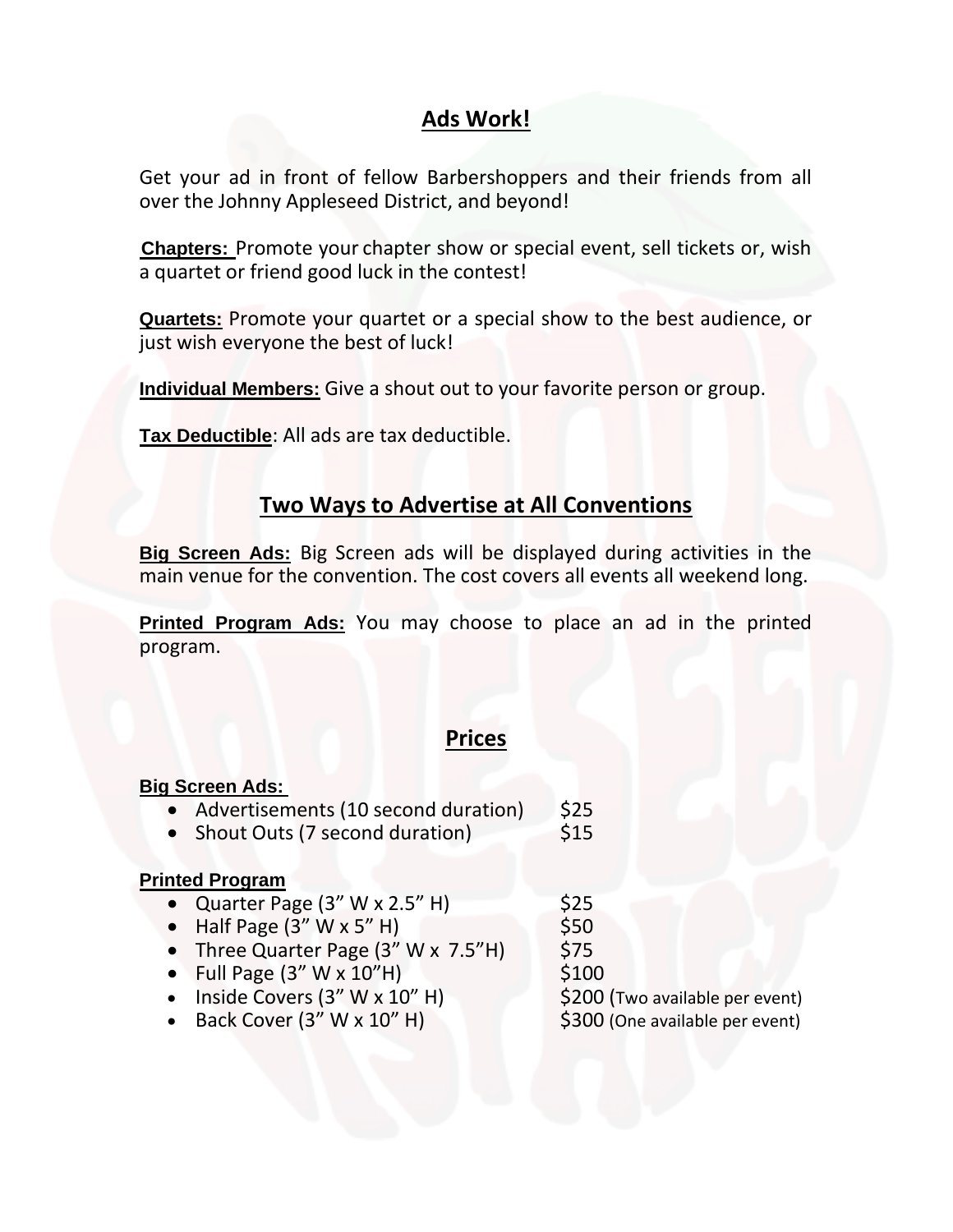## **Ad Specifications**

#### **Big Screen Ads:**

- Ad must be provided ready to be displayed on the screen.
- Microsoft PowerPoint is the only acceptable format.
- The ad must be in a 16:9 format.
- There will be no audio.
- Text should be a minimum of 36-point font.
- No transitions or animations should be used.
- Use of color is encouraged.
- Each ad must be submitted in a separate file.
- Each ad must meet the time duration limit.
	- $\circ$  Regular advertisements 10 seconds
	- o Shout Outs 7 seconds
- Final output will be presented in a 16:9 format.

#### **Printed Program Ads:**

- Inside covers and outside covers can be either b/w or color.
- All inside ads will be b/w or grayscale.
- A high-quality print ready file must be provided.
- TIFF or EPS formats are preferred. Other formats may be accepted but may not print at the same quality as the preferred formats.
- Ads must have a discernible border.
- Special Instructions
	- o Convert all fonts to outlines.
	- o For interior program ads be sure all inks, gradients, and line use shades of black ink.
	- o When exporting the file as an EPS, select the "Embed all fonts" or equivalent option.

## **General Guidelines**

- Ad copy and payment is due 3 weeks prior to the event.
- All chapter show ads, Big Screen or Printed Program, must be cleared through the District Secretary.
- Questions or comments may be sent to [jadconvention@gmail.com](mailto:jadconvention@gmail.com)
- Submit all ads to [jadconvention@gmail.com.](mailto:jadconvention@gmail.com)
- Pay for the ads at [Convention Advertisements.](https://checkout.square.site/buy/3ZSHRI74AHHPAS7ZUPAK55EP)
- No ad will be used until full payment has been received.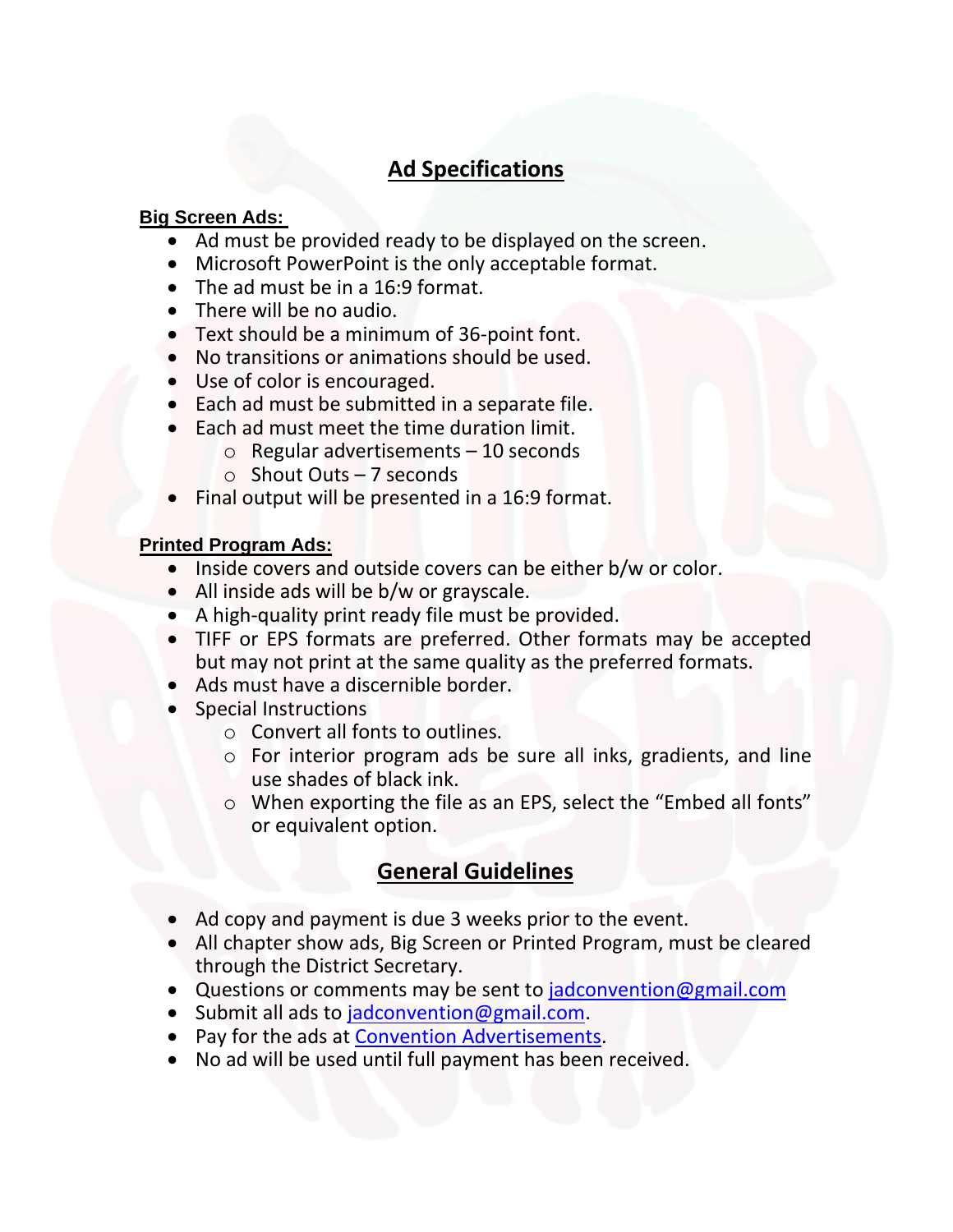## **Examples of Ad Sizes**



**BY PHONE: TOLL FREE (866) 706-8021 ONLINE: HARMONYFOUNDATION.ORG** BY MAIL: 110 SEVENTH AVE NORTH, SUITE 200, NASHVILLE, TN 37203

Contact our Donor Care Center: donorcenter@harmonyfoundation.org